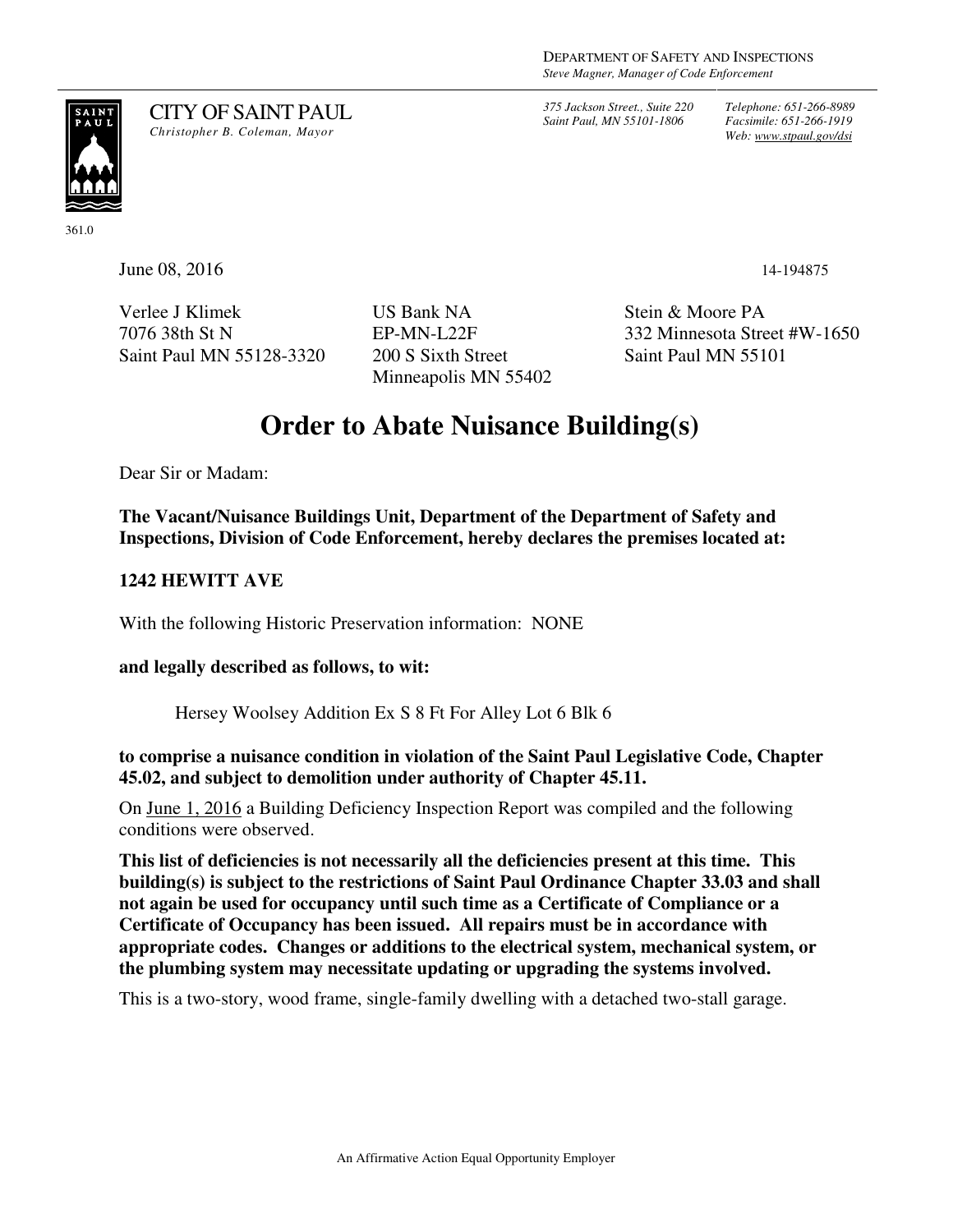June 08, 2016 1242 HEWITT AVE Page 2

#### **Exterior**

- Dilapidated roof covering; holes in roof, tarps flapping in the wind.
- Downspouts are inoperable.
- Rear concrete steps are destroyed.
- Rear wood doorframe is damaged.
- Siding is damaged.
- Second-story rear door is missing the guardrail.
- Broken windows and torn screens.

#### **Interior**

- Holes and cracks in walls.
- Holes, cracks, and water damage to ceilings.
- Smoke detectors are inoperable.
- Wood window frames are rotted.
- Water shut off; build-up of fecal matter in toilet.
- Evidence of rodent and insect infestation.

As owner, agent or responsible party, you are hereby notified that if these deficiencies and the resulting nuisance condition is not corrected by **July 8, 2016** the Department of Safety and Inspections, Division of Code Enforcement, will begin a substantial abatement process to demolish and remove the building(s). The costs of this action, including administrative costs and demolition costs will be assessed against the property taxes as a special assessment in accordance with law.

As first remedial action, a Code Compliance Inspection Report must be obtained from the Building Inspection and Design Section, 375 Jackson Street, Suite 220, (651) 266-8989. This inspection will identify specific defects, necessary repairs and legal requirements to correct this nuisance condition. You may also be required to post a five thousand dollar (\$5,000.00) performance bond with the Department of Safety and Inspections before any permits are issued, except for a demolition permit. Call the Department of Safety and Inspections for more information at 651-266-8989.

If this building is located in a historic district or site (noted on page 1, above, just below the property address) then you must contact Heritage Preservation (HPC) staff to discuss your proposal for the repairs required by this order and compliance with preservation guidelines. Copies of the guidelines and design review application and forms are available from the Department of Safety and Inspections web site (see letterhead) and from the HPC staff. No permits will be issued without HPC review and approval. HPC staff also can be reached by calling 651-266-9078.

As an owner or responsible party, you are required by law to provide full and complete disclosure of this "Order to Abate" to all interested parties, all present or subsequent renters and any subsequent owners. The property shall not be sold, transferred or conveyed in any manner